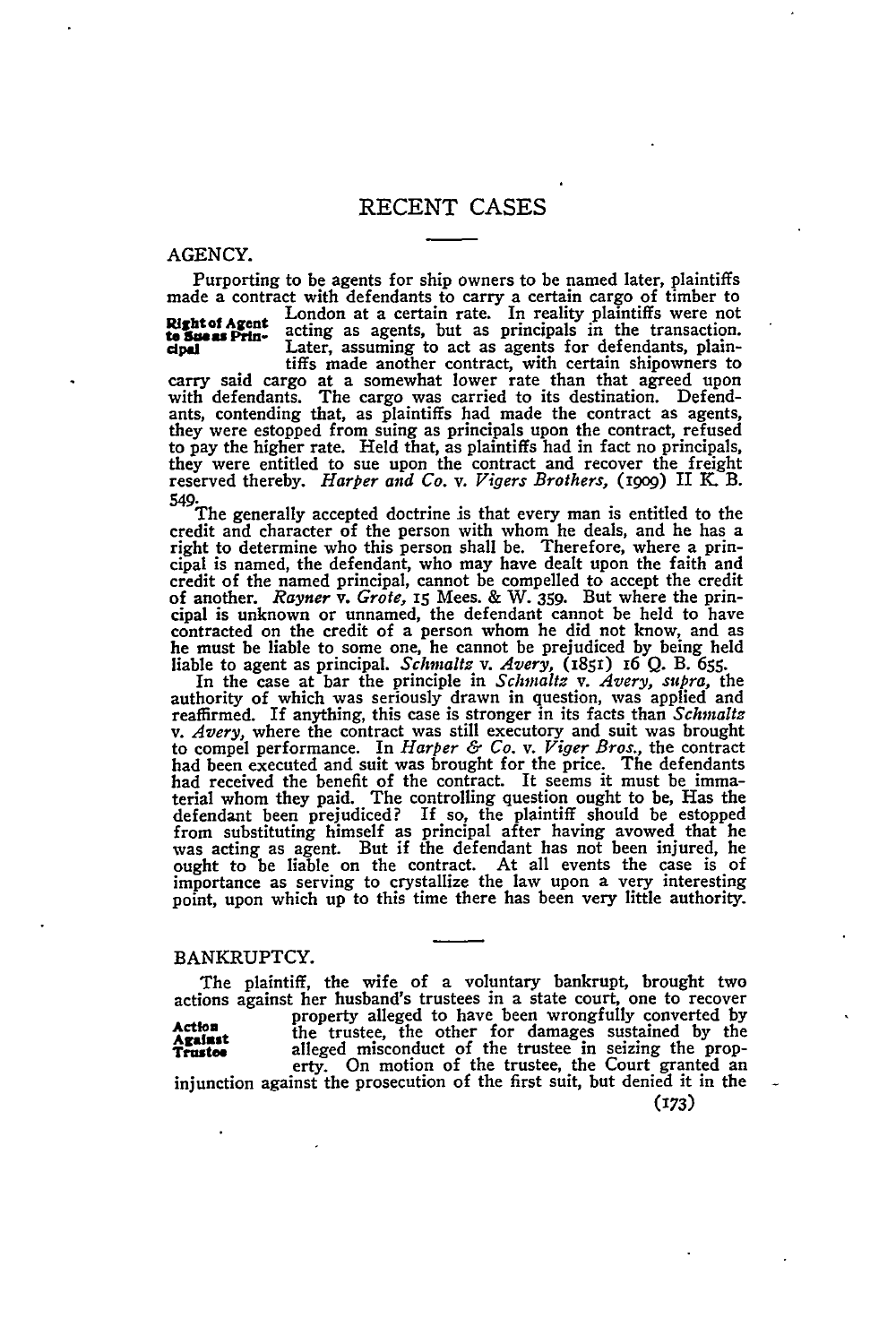#### BANKRUPTCY (Continued).

second. *Berman v. Smith,* **171** Fed. **(199o)** 735. When the property has come within the jurisdiction of the Court of Bankruptcy all questions concerning the title to the property will be determined by it. Such property is protected from interference by process of a state court, *Murphy* v. *Hofman Co.*, 211 U. S. 562. Replevin will not lie in<br>a state court to recover the property, *In re. Russell*, 41 C. C. A. 323;<br>*Freeman v. Howe, 24* How. (U. S.) 450; *White v. Schloerb, 178 U. S.*<br>542. the property is seized and taken from the possession of the court, which under *Freeman v. Howe, supra*, is protected from such inter-<br>ference. Trespass will lie in a state court against a Marshall for the<br>wrongful seizure of goods under a warrant. *McLean v. Mayo*, 113<br>Fed. 106; *Leroux* return of such property may be enforced by summary proceedings, *White v. Schloerb, supra; Whitney v. Wenman, 198* **U.** *S. 539.*

## CARRIERS.

A contract between a city and a street railway company provided that "the present rates of fare" could be changed "but only with the Rates of Fare consent of both parties." The "present rates of fare" were five cents for a continuous ride on a sale of tickets

at the rate of six tickets for twenty-five cents, and free transfers at certain places both on the cash fares and on the tickets. Without the consent of the city the company made a rule by which transfers were issued only to persons paying a cash fare, and not to those paying fare by tickets.

The Court concludes that the sale of six tickets for twenty-five cents did not constitute a rate of fare of four and one-sixth cents, and therefore that the rule abolishing free transfers on tickets did not constitute a change in the rate of fare. The reasoning *by,* which this conclusion is reached comprises the following steps:  $(a)$  One ticket cannot be purchased for four and one-sixth cents.

Six must be purchased.<br>(b) Therefore, beside the price of the ticket the company gets ad-

*(b)* Therefore, beside the price of the ticket the company gets ad- vance payment without paying interest.

 $(c)$  This advantage may be considered as equivalent to the amount abated in price. *(d)* This advantage is at the cost of the purchasers of the tickets.

*Ce)* Therefore the strip-tickets, so-called, are an adjustment on the basis of a five-cent fare, for the purpose of affording convenience to the public.<br>The Court further supports the above conclusion by showing that

no other intention can reasonably be ascribed to the company than that the sale of tickets should constitute an adjustment on the basis of a five-cent fare. For, it is argued, it cannot be contended that the company was gratifying "a generous impulse prompted by an over-abundant income." Neither could their object have been to in- crease their revenues through enlarged traffic, for the sale of stripcrease their revenues through enlarged traffic. for the sale of strip-<br>tickets would not enlarge the traffic. And it is equally impossible to consider that they meant to give the advantage of a reduction in fare to those who could spare twenty-five cents at one time. There-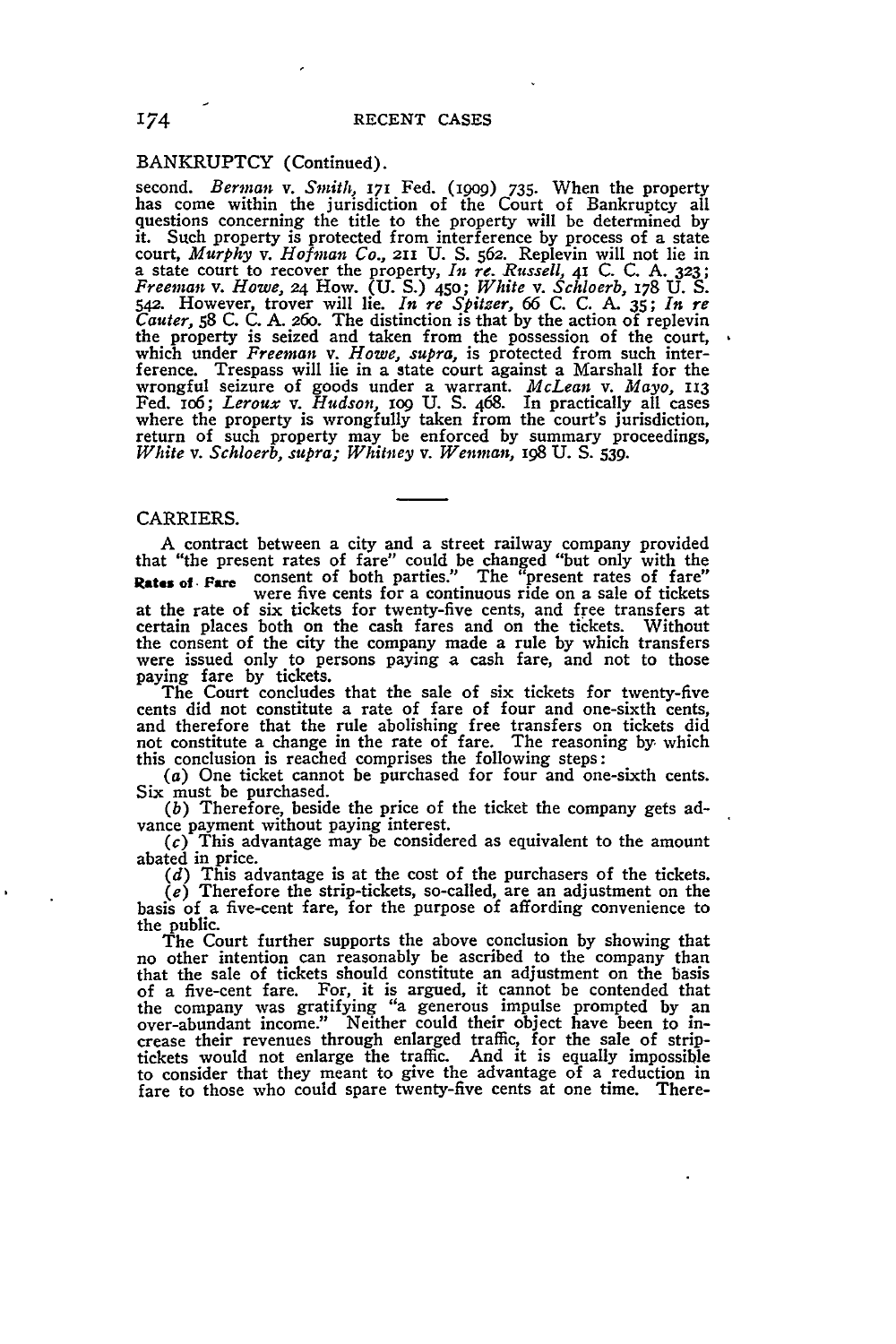## CARRIERS (Continued).

fore, continues the Court's argument, the first conclusion must be

the correct one. The whole argument is unsatisfactory. In the first place there is no justification for the assumption that the advantage gained **by** advance payment is equivalent to the abatement in the price of a ride. That step is a strained one, evidently utilized for the purpose of reach-

ing a particular conclusion. The secondary argument, in support of the conclusion, consists in an elimination of all other possible views of the relation of the stripan elimination of all other possible views of the relation of the strip-<br>tickets to the five-cent fare. The first and last of these need no<br>comment. As to the second, it is submitted that the most usual and reasonable motive in offering such an opportunity as a sale of six tickets for twenty-five cents is to enlarge revenues **by** increasing traffic, and yet the Court, in the most summary way, says that it cannot be supposed that this was the object of the company. The grounds of the decision must certainly be considered doubtful.

*City of Phila. v. Phila. Rapid Transit Co. 73* Atl. **923,** 19o9.

#### CORPORATIONS.

In a recent Pennsylvania case where the question was raised as to whether preferred stockholders could participate in the surplus Rights of **Pre-** profits remaining after the preferred dividend and an ferred Stock- equal dividend on the common stock had been paid, it holders in was held that where there was no express stipulation in Senglus Divi- the was held that where there was no express stipulation in

Surplus Divi-<br> **the contract to the contrary, the preferred stockholders**<br>
should share equally with the holders of the common<br>
stock in these profits. They stand in exactly the same position as stock in these profits. They stand in exactly the same position as regards the corporation and outside creditors, except that the former are entitled to their guaranteed dividends, before any dividend can be paid to the latter. *Sternbergh v. Brock,* **225** Pa. **279.** The exact case as presented here has rarely arisen, chiefly because in most certificates of stock there is an express provision as to whether the preferred stockholders are entitled to anything beyond their guaranteed dividend or not. In *Scott v. Baltimore & Ohio R. R., 93* **Md.** (1goi) 475, practically the same question came up and the opposite conclusion was reached. The underlying ground of the decision was that the investing public assume and understand that preferred stock is limited to its specified dividend, when there is no express provision one way or the other. It would seem on principle that the decision of the Pennsylvania case is the sounder one. **"A** share of stock is a share of stock, whether preferred or common, and there is nothing in the word 'preferred' which restricts or cuts down the rights which at common law are inherent in all stock." I *Cook on Corporations,* Sec. 269, note. Moreover, it is settled law that on dissolution holders of both kinds of stock share equally in the assets remaining after' the debts have been paid, even when such assets are in excess of the par value of the stocks held. *Gordon v. Richmond, Fredericksburg & P. R. R. Co.,* 78 Va. (1884) 5oI. It would seem that the same rule ought to be applied in the distribution of assets before as well as after dissolution. The law in Pennsylvania is settled **by** our principal case and *Fidelity Trust Co. v. Lehigh Valley R. R.,* **215** Pa. ('9o6) 61o. Elsewhere it may still be considered an open question.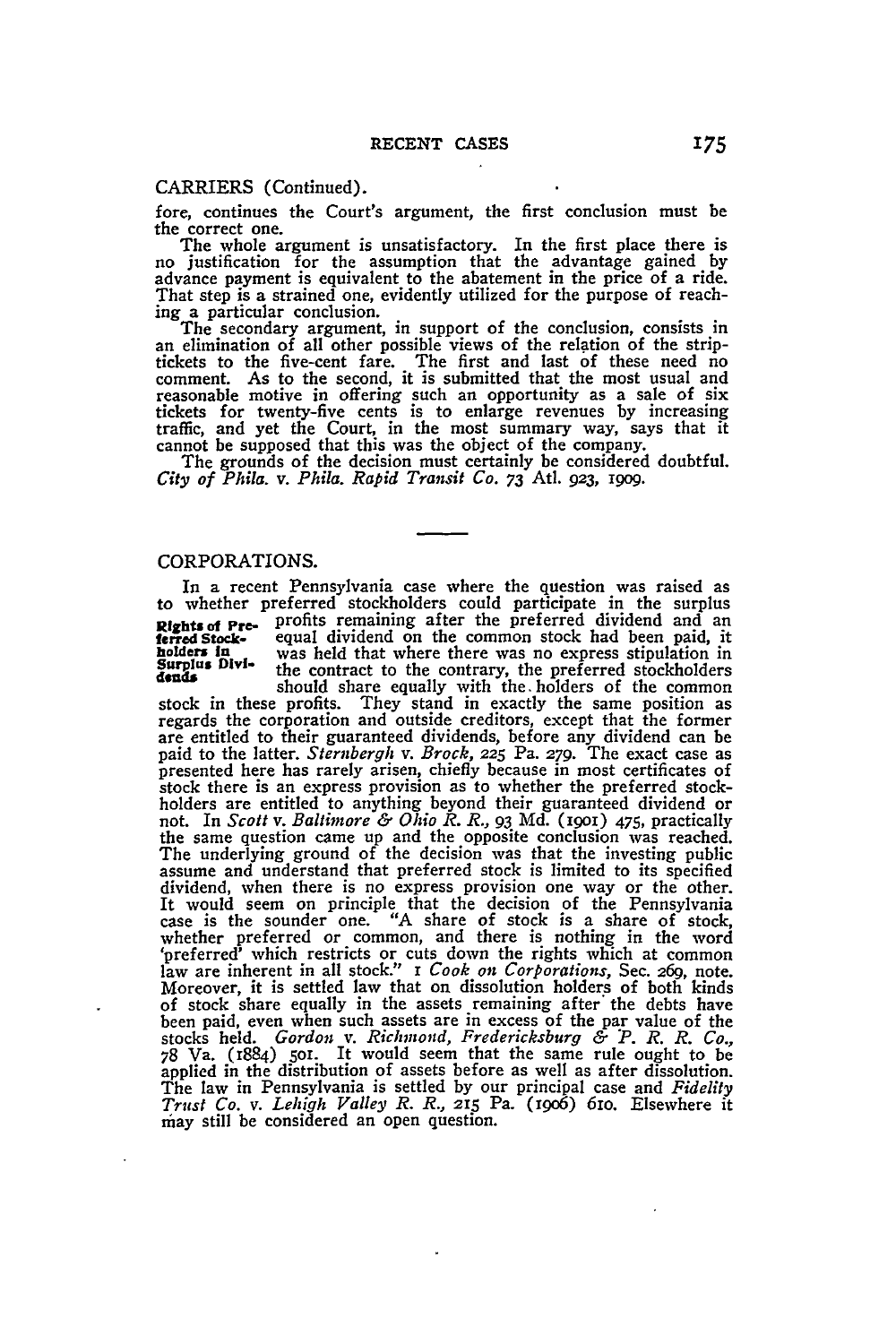## CRIMES.

On an indictment for assault with intent to kill, the refusal of the lower court to charge the jury that the essence of the crime, as alleged

Intent in in the indictment, was the felonious, malicious and wilful<br>**Assault** intent, and that if they should find from the evidence that **Assault** intent, and that if they should find from the evidence that the prisoner did not assault the said person as alleged in

the indictment they should acquit him, was held correct **by** the Criminal Court of Appeals of Oklahoma in the case of *Tyner v. United States,* **103** Pac. **1057, 1909.**

This is contrary to the current of authority, which holds that it is necessary in order to convict one of the crime of assault with intent to kill, to find that the defendant had the specific intent to take the life of the contemplated victim. *Simpson v. State, 59* Ala. **i,** Mikell's Cas. 345; *Rex v. Duffin, Russ & R.* 365, 18x8, Mikell's Cas. 167; *Rex* V. Holt, 7 Carr. & Payne, 518, 1836, Mikell's Cas. 169; Barcus<br>v. State, 49 Miss. 17, 1873; State v. Reed, 40 Vt. 603, 1868; Reg v. Dono-<br>van, 4 Cox. C. C. 401, 1850; Bishop's Criminal Law, 8th Ed., §741.

# HUSBAND AND WIFE.

A husband and wife held land under a deed "as joint tenants with fee to the survivor." The husband conveyed his interest in the tract to one S. In an action by S for partition of lands, the **Tenancy by** to one S. In an action by S for partition of lands, the **Tenancy by** wife objected on the ground that the estate held by therefore, the husband was without power to convey and conveyance to S was void. The Court held, (I) **by** the Civil Code of California, tenancy **by** entirety was not recognized; **(2)** if it were; the deed in question created merely a simple joint tenancy. *Swan v. Walden, 1O3* Pac. (Cal., 199o) **931.**

The estate of tenancy by entirety was based upon the common-law fiction of the unity of husband and wife and was held to exist wherever, if the marriage relation were not present, the holders would be simply joint tenants. The theory was that the spouses were seized, not of the moieties, but of the entireties, and, unlike joint tenancy, where an estate **by** entirety obtained, neither spouse could convey his or her interest so as to affect the right of survivorship in the other.

The law in the United States is **by** no means uniform upon the subject of entireties. Some courts, as Ohio, never recognized the doctrine. Others have abolished it **by** statute. Still others prefer to follow the rule laid down by Indiana in *Thornburg v. Wiggins*, 135 Ind. (1893) 173, which, while recognizing and preserving such tenancies, permits the establishment of a joint tenancy only, with the rights of partition incident thereto, if adequate language indicating an intention to create such a tenancy is employed in the deed. Such a rule the California court in *Swan v. Walden, supra,* intimates it would be inclined to follow, if the question were not already definitely settled **by** the code.

In Pennsylvania, on the other hand, tenancy by entirety exists with<br>all its common law incidents. Though the grant is to husband and<br>wife "as tenants in common, and not as joint tenants," they are still<br>regarded in law as (1857) 397; *Branberry's Estate,* 156 Pa. **(1893) 628.** Nor in Pennsylvania, contrary to the rule prevailing in mariy states, is the unity of husband and wife, in regard-to their joint property, in any way affected **by** acts relating to the separate property of married women, nor by acts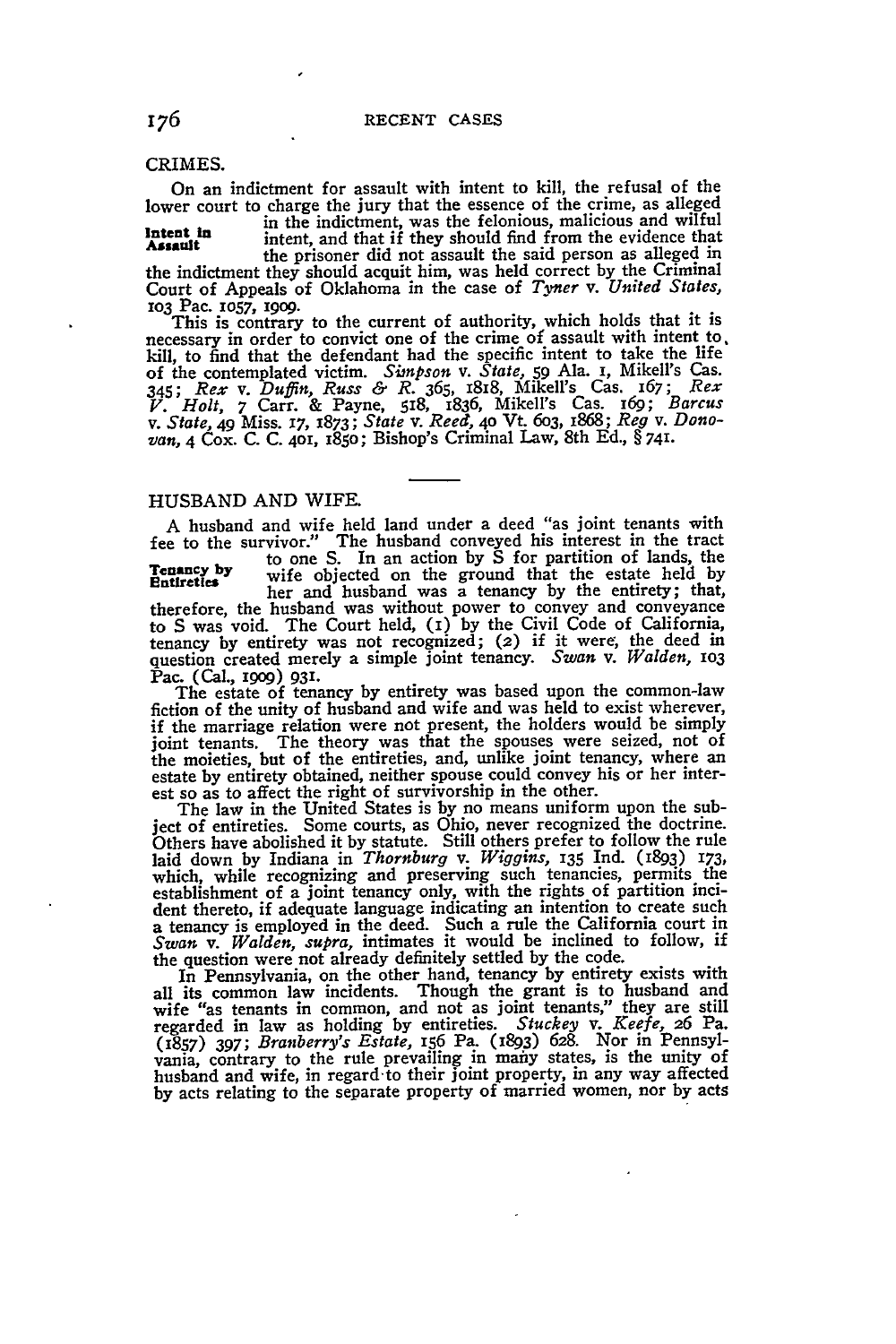# HUSBAND AND WIFE (Continued).

abolishing survivorship among joint tenants. *Diver v. Diver,* **56** Pa. (1867) io6.

See further, Pepper & Lewis's Digest of Pa. Decisions, Vol. 8, Col. 13,954.

## INJUNCTIONS.

Where the A. Co., for their own advantage, used various means to solicit customers under contract with B, a rival power supplying com-

**Unfair Trade** pany, *inter alia,* offers of exceptional economic advantages Competition and also offers to indemnify; the B Co. was held entitled to an injunction to restrain the A. Co. from making the offers to indemnify the former's customers against breaches of their contracts, but the prayer was denied as to the solicitation of B's cuscontracts, but the prayer was denied as to the solicitation of B's cus- tomers through persuasion by false statements and offers of economic advantage. Citizen's Light, H. & P. Co. v. Montgomery L. & W. P.<br>Co., 171 Fed. (C. C. 1909) 553.<br>That the intentional procurement of a violation of another's con-<br>tractual rights is unlawful was recognized in the English

ley v. Gye, 2 E. & B. 215 (1853). The enticement of servants had long<br>been held an actional wrong to the master at common law. Adams v.<br>Bafeald, I Leo. 240. A master-jobber may have an action against one<br>who procures his j leave before the completion of their contracts. *Hart v. Aldridge, I* Cowp. 54. And the rule is recognized as late as 1847. *Hartley v. Cum*mings, *5* C. B. 247. The same underlying principle was applied to the intentional procurement of breaches of contracts for personal services in *Lumley v. Gye, supra.*

The rule was adopted in America in *Walker v. Cronin,* **107** Mass. **555** (1871), and it is now well recognized that its application is not limited to contracts for personal services alone. *Beattie v. Callanan,* 8i N. Y. Sup. 413 **(1903).** On facts parallel to the principal case offers to indemnify against actions for breaches of contracts with the com- plainant were restrained in *American Law Book Co. v. Edward Thompsot Co.,* 84 N. Y. Sup. **225 (1903).** So also, threats of violence and intimidation to induce a breach of another's contract with the plaintiff were held illegal and were restrained. *Knudsen v. Benn,* 123 Fed. 636. were held illegal and were restrained. *Knudsen v. Benn*, 123 Fed. 636.<br>The same result is reached when the means used is threats of business loss, or other economic pressure. *Temperton v. Russell,* 1893, **I** Q. B. **715;** *Gatzow v. Brening,* 49 L. R. A. (Wis. 19oo) 475; *Beattie v. Calla-nan, supra.* Therefore, so far as the action of the court is concerned in restraining the defendant company from making offers of indemnity to the complainant customers to induce them to break their contracts, the principal case would seem to be in accord with the authorities.

But it has been held that though the means used are but offers of economic advantage in the sense of better goods and better rates, the intentional inducement of a breach of a known contract with the plain- tiff may give a right to an action at law and will be restrained in equity. In a leading English case, peaceful persuasion and offers of higher wages gave a right to action. *Bowen v. Hall,* 6 Q. B. D. **333.** To the same effect is a case in New York, where the contract was not for services of any kind but for the exclusive handling of certain dress patterns.<br>Standard Fashion Co. v. Seigel-Cooper Co., and The Butterick Publishing Co., 157 N. Y. 60 (1898). A rival may lawfully solicit the future business of the complainant's customers, but an action will lie if therein **-he** induces them to break existing contracts, though equity may not, on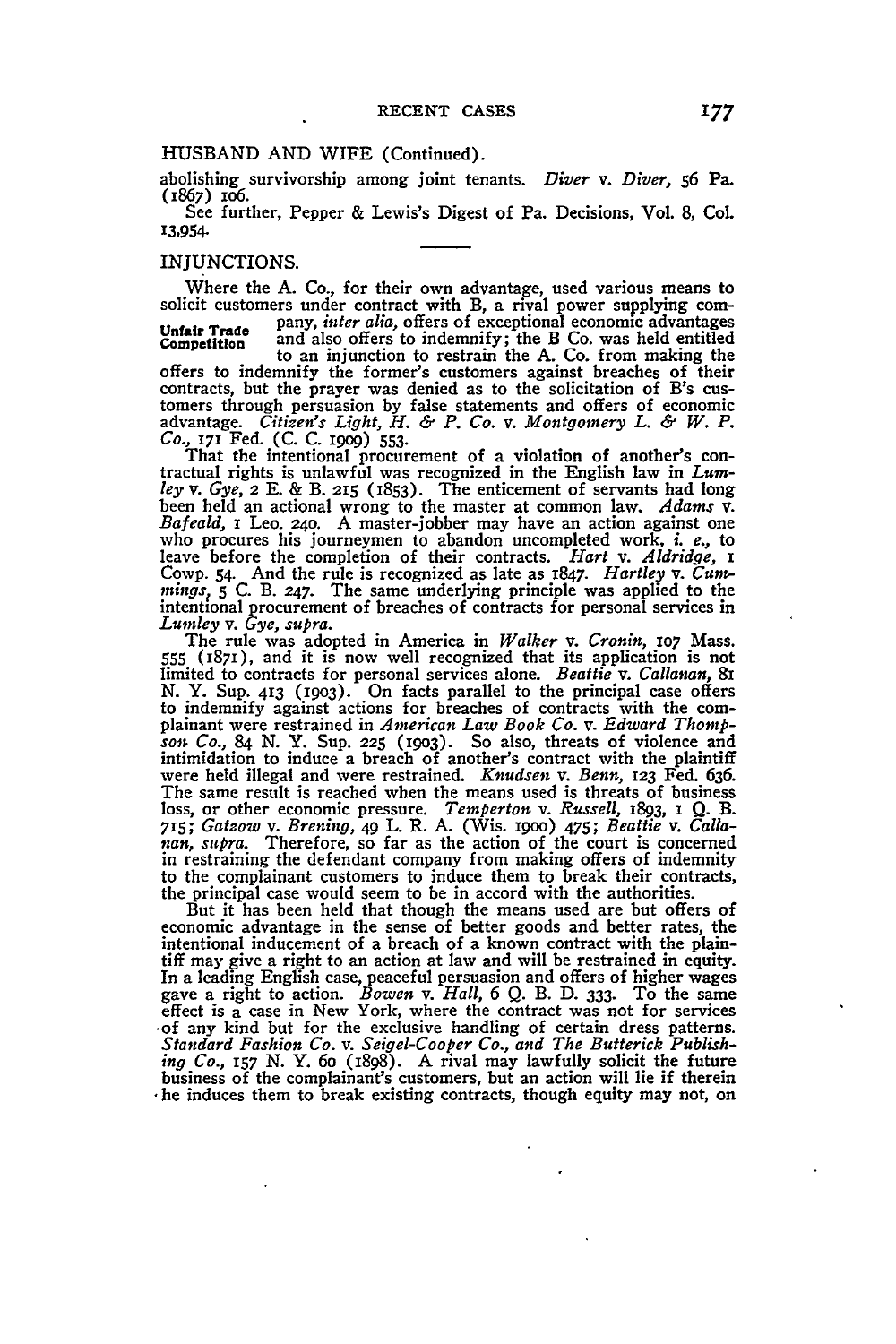INJUNCTIONS (Continued).

the particular facts, interfere by the restraining writ *Proctor and Collier Co. v. Mahin,* **93** Fed. (1899) 875. In a New Jersey case the Court of Chancery has gone so far as to restrain "in any manner" the defendant from acting to induce third persons to break their contracts with the complainant. *Jersey City Printing Co. v. Cassidy,* **63 N. J.** \_. 759. Inducing by mere peaceful persuasion the breaking of contracts with the plaintiff, will be enjoined under a statute held to be declaratory of the common law. *Southern Ry. Co. v. Machinists' Local Union,* **iii** Fed. (C. C. 1901) 49. Moreover, the means used in the leading case on the rule, *Lumley v. Gye,* was but peaceful persuasion and offers of economic,

The weight of authority would therefore seem to be against the ruling of the Court in our principal case in its refusal to restrain peace- ful persuasion and offers of economic advantages intended to induce breaches of contract. The cases do not seem to have raised any ques-<br>tion as to the means employed. The famous dissenting opinion of<br>Coleride, J., in Lumley v. Gye, was not as to that point of objection, Coleride, **J.,** in *Lumley v. Gye,* was not as to that point of objection, nor of Coleridge, the younger, in *Bowen v. Hall,* the two cases which have established the whole doctrine in England. It is, perhaps, con-<br>ceded that a case might arise where the motive of the defendant would<br>furnish him an excuse, but that motive is not one of self-advancement at the expense of the broken contract with the plaintiff. *Bowen v. Hall; Walker v. Cronin, supra.* Nor on the facts of these cases, does there seem to be a sound distinction between the means used. The gist of the defendant's wrong is the intentional inducement of a breach of another's contract.

In the case of *McCabe v. Watt, 73* Atlantic (Pa.), 453 (igog), the Court was asked to compel the owner of a coal mine to extinguish a dangerous mine fire. It appeared that \$35,ooo had been

dangerous mine fire. It appeared that \$35,000 had been<br>Mandatory spent unsuccessfully in an effort to put out the fire, and<br>Injunction: **Supervision** after a year an a half of work, the attempt had been of the Court abandoned. abandoned.

An injunction was refused on the ground that too great an amount of supervision **by** the Court would be required. Justice Elkin said: "It will require the employment and supervision of a large force of men for a long period of time. Skillful and experienced men must be employed to direct the work, all of which involves the doing of something from day to day for an indefinite period, and this is what the Courts have said will not be undertaken in the enforcement of their decrees, and, if foreseen, no such decree will be entered."

This is a well-known principle of equity jurisdiction. See *Iron Age Publishing Co. v. Western Union Telegraph Co.,* **83** Ala. 498 (1887), in which Court said it couldn't undertake the collection of news for the Associated Press for an indefinite period, and *Ross v. Union Pacific Railway Co.,* **I** Woolworth, 26 (1863), in which Court said it could not supervise the building of a railway. In the latter case there is an excellent review of the cases.

In *Van Bermuth v. Van Bermuth, 73 Atl.* (N. J. Ch. 1909) 1049, the complainant filed a bill in equity to restrain the respondent from pros-

ecuting a suit for separation in New York. Both the Injunction to parties were residents of New Jersey. Complainant pe-<br>**Restrain Action In** titioned for a divorce *a vinculo matrimonii* on the and a cross petition and later brought an action in New

York for separation. The injunction was granted on the ground that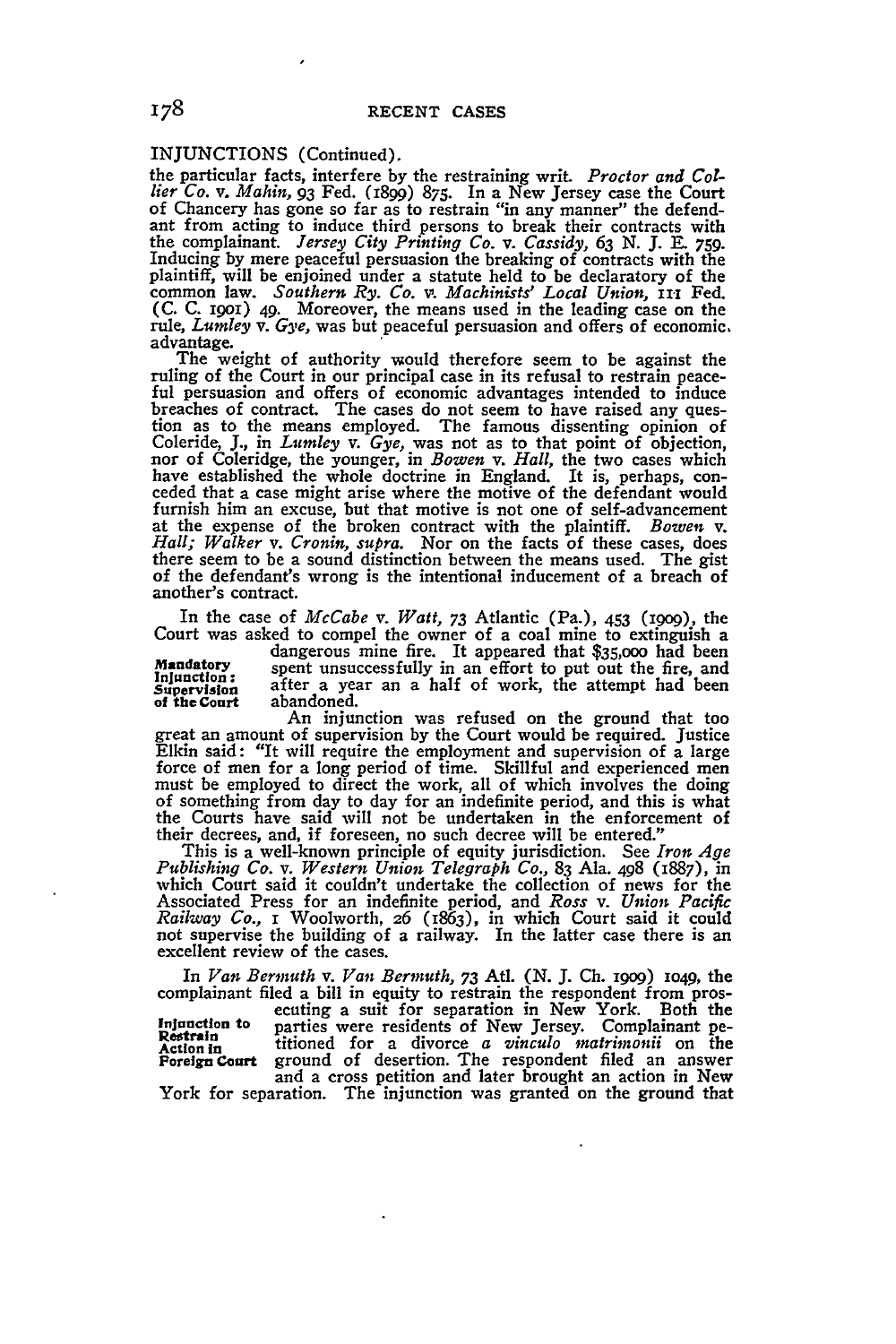## INJUNCTIONS (Continued).

the suit in New York was unnecessarily oppressive to the complainant, that the respondent could obtain all the relief asked for in New Jersey, and on the general ground that the New Jersey court had first acquired jurisdic lished in favor of granting the relief. (Story, Eq. Jurisp., § 899.) The courts in granting the relief do not assume to bind a foreign court But the power over persons within the jurisdiction and amenable to process is inherent in courts of equity, and it is upon this ground that the

jurisdiction is exercised. Obedience to its orders is enforced by process in *personam*.<br>In the case at bar the Court, in issuing the injunction, was clearly sus-<br>In the case at bar the Court, in issuing the injunction, w granted to prevent vexatious suits. *Keyser v. Rice, 47* **Md. 203;** where the foreign suit is designed to avoid domestic laws. *Margarum v. Moon* (19O2), **63 N.** J. **Eq.** 586, **53** Atd. *179; Cole v. Cunningham,* **133 U. S.** roy; to restrain foreign action in administrative proceedings. Baillie v.<br>Baillie, L. R. 5 Eq. 175; in insolvency proceeding, Deleon v. Faster, 4<br>Allen, 545, 7 Allen, 57; in attachment cases, Keyser v. Rice, 47 Md.<br>203, an 1899). It seems that, except under very exceptional circumstances, the parties must be residents, and that the domestic court has first acquired jurisdiction of the case. *Harris v. Pullman,* 84 IIl. **20,** 1876.

## MASTER AND SERVANT.

In the case of *Brousseau v. Kellogg Switchboard Co., 122 N.* W. (Mich. 1909) 620, a distinction between promises to repair simple and Assumption complicated machinery, affecting the servant's assump-<br>of Risk: tion of risk was under discussion.<br>Master's The mechanism in question was a pair of tongs used<br>Repair in connection with a hoist in loading logs on

to the logs and, as the tongs were dull, the logs were apt to slip out while being hoisted in the air. As this was dangerous to the plaintiff, who was being hoisted in the air. As this was dangerous to the plaintiff, who was working beneath the hoist, he notified the defendant, who promised to have the tongs sharpened. Relying on this prohaise, the plaintiff kept on working and was struck **by** a falling log, which slipped out of the

tongs. Since the machinery in need of repair was simple machinery, it was contended that a reliance on the promise to repair did not suspend the plaintiff's assumption of the risk of the employment.

The Court, however, refused to recognize any distinction between simple and complicated machinery and held the plaintiff's assumption simple and complicated machinery and held the plaintiff's assumption<br>of risk was suspended by the promise. In some jurisdictions the prin-<br>ciple contended for is recognized, notably in Illinois. Webster Mfg. Co.<br>v. Nisbett <sup>246</sup>**(1907).** A New York case also hints at the same result. *Marsh v. Chickering,* ioi **N. Y.** *396* (1886). A better view, it would seem, is that the difference between simple and complicated machinery does not affect the assumption of risk, but goes to the question of contributory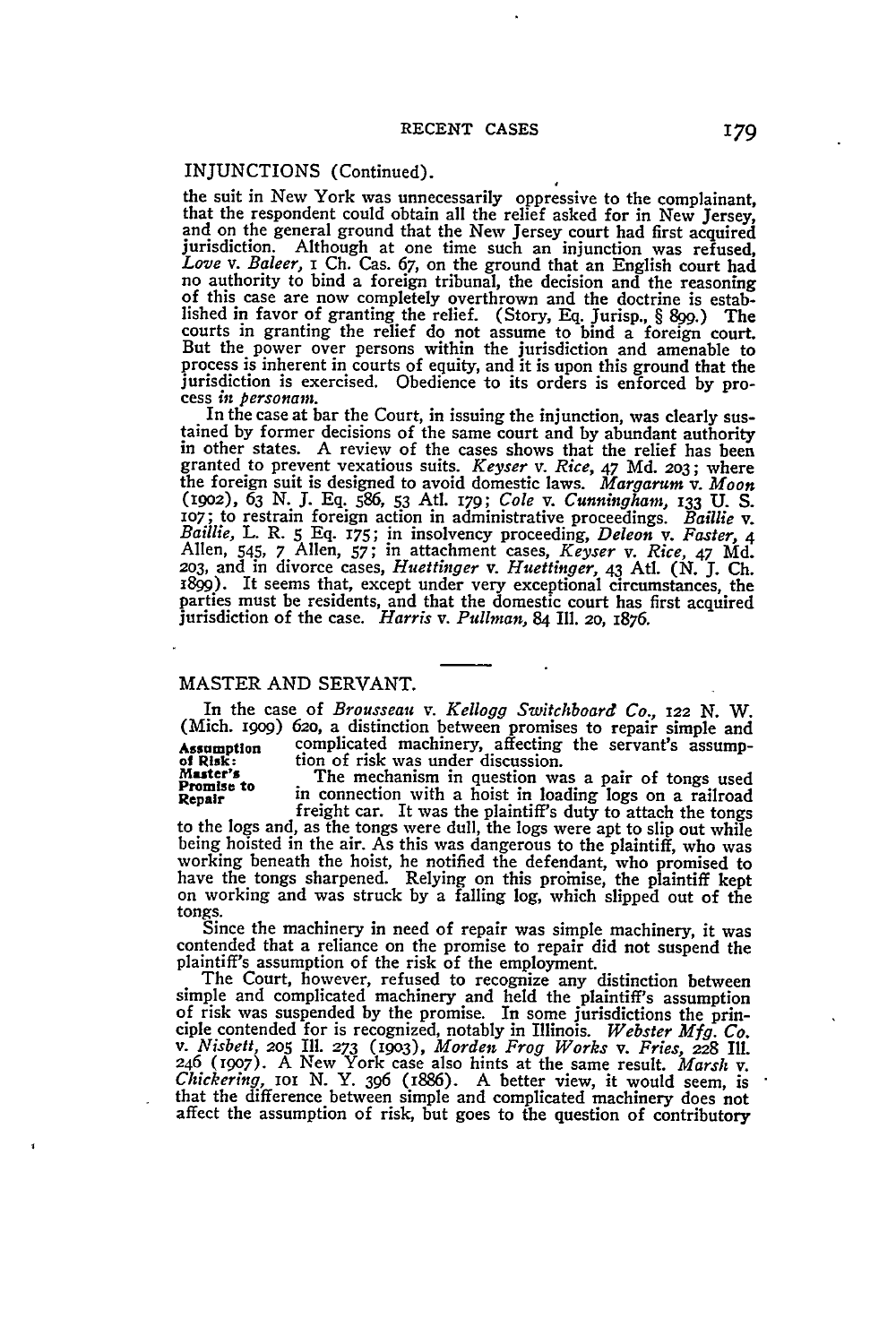#### MASTER **AND** SERVANT (Continued).

negligence. See *Hotel Co. v. Kalteubrun,* 8o **S.** W. **(Ky.)** 1163 **(1904),** in which Court said "difference between a simple and a complex machine vanishes when the servant fully understands it is dangerous to further use it."

## MUNICIPAL CORPORATIONS.

In *Commonwealth v. Maletsky, 89* **N.** E. (Mass.) z45, the defendant appealed from a conviction for violating a municipal ordinance. This

**Ordinance:** provided that no one should use any building for the pur-<br>**Ordinance:** pose of picking conting or storage of rags without a **Regulating pose of picking, sorting, or storage of rags without a Regulating** pose of picking, sorting, or storage of rags without a Business permit from the chief of the fire department. The ordi-<br>nance was held unconsti

power in an administrative officer of permitting or refusing to permit, the carrying on of a business lawful in itself and not prohibited by legislation. This follows the doctrine announced in *Yick Wo*. v. *Hopkins,* 118 **U. S. (1885) 356,** where the ordinance was to prevent the carrying on of certain laundries in San Francisco without a permit. It was there said that in so far as an ordinance restricts the absolute dominion of an owner over his business, it should furnish a uniform rule of action, and its application cannot be left to the arbitrary wil of the governing authorities. There is another line of cases which come to a distinctly opposite conclusion. In *St. Louis v. Fischer, 194* **U. S. (1903)** 361, an ordinance was sustained which prohibited the establishment of cow stables in the city without a permit from the council. It was held that the fact that this ordinance gave the council power to discriminate against one man and in favor of another would not render it void, as the Court was bound to assume that such discrimination will be made in the best interests of the public. A similar ordinance as to the keeping of swine within the city limits was upheld as constitutional in *Quincy v. Kennard,* 151 Mass. (189o) 563. It would seem, therefore, that the right of the municipality to vest in its council or some municipal officer this arbitrary discretion by an ordinance, depends largely on the nature of the business to be engaged in. Where it approaches in its nature to a nuisance and the ordinance is passed in good faith for the preservation of the public health, it will generally be upheld. But where the business is not harmful by nature and especially where there is an apparent underlying object of unfair discrimination,<br>it will not be upheld. Austin v. Murray, 33 Mass. (1834) 121. The<br>avowed purpose of the ordinance in *Yick Wo.* v. Hopkins, supra, was to drive the Chinese out of the laundry business.

## NUISANCE.

The playing of baseball on Sunday, in a park maintained **by** a corporation for gain, was enjoined as a nuisance at the suit of private citizens in the recent case of *McMillan v. Kuehnle,* **73** Sunday citizens in the recent case of *inclusion v. Kuennie, 73*<br>Baseball Atl. 1054 (N. J.), 1999. This is not a new case in New

Seastream v. New Jersey Exhibition Co., 58 Atl. 532, 1904.<br>The steps by which the courts of New Jersey have established this<br>principle are progressive. In the case of Cronin v. Bloemecke, 43 Atl. 605,<br>1899, and Gilbough v. courts followed the ruling in the English case **of** *Walker v. Brewster,*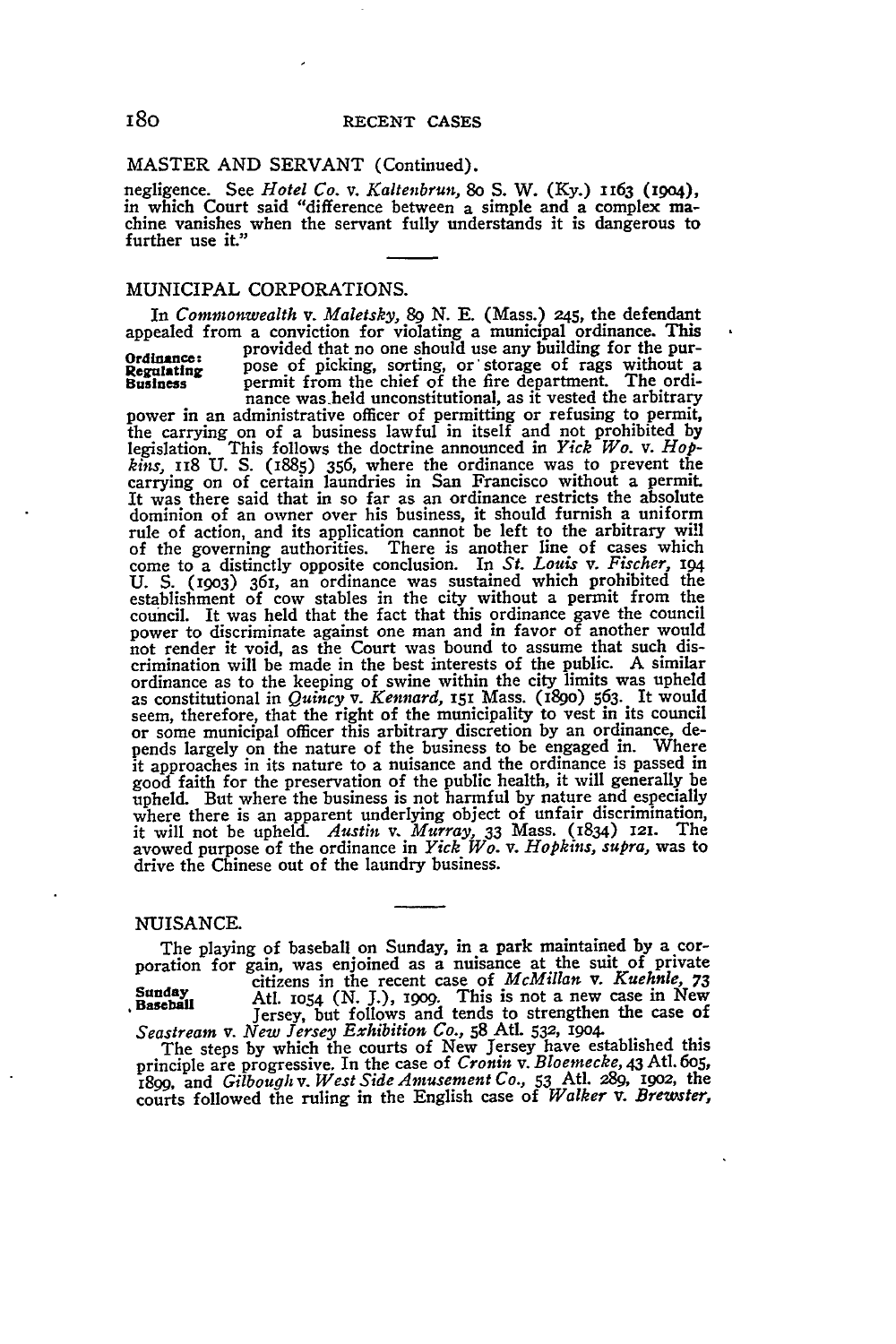### NUISANCE (Continued).

L. R. 5 Eq. **25,** 1867. And held, that where one is carrying on a business which is the means of gathering together a large crowd of disorderly persons, who are a nuisance to the surrounding residents, he may be restrained at the suit of one of these residents. It was further determined that what may not constitute a nuisance through the week may nevertheless amount to a nuisance on Sunday. Hence equity would restrain by preliminary injunction the playing of baseball on Sunday in such a way as to amount to a nuisance.

This principle was further extended when Vice Chancellor Pitneg in *Seastream v. New Jersey Exhibition Co., supra,* restrained the playing of Sunday baseball entirely. *Dunham v. Binghamton Baseball Association,* 89 N. Y. Supp. 762, **19o4,** and *Commonwealth, ex rel., v. Rothrock,* 2 Northampton County Reports, **249** (Pa.), I89o, are in accord.

### SURETYSHIP AND GUARANTY.

The surety on the bond of the Neafie and Levy Ship and Engine Building Company, which had contracted with the United States for

**Liability of** the construction of four steel vessels for planting sub-<br> **Surety for** marine mines; the bond being conditioned, *inter alia*, that<br> **Nonpayment** the contractor should "promptly make full payments to Liability of marine mines; the bond being conditioned, *inter alia*, that Surety for marine mines; the bond being conditioned, *inter alia*, that Nonpayment the contractor should "promptly make full payments to the prose-

men<br>required by Act of Aug. **13, 1894**, C. 280, 28 Stat. 278 (U. S. Comp. St. **1901, p. 2523),** is not released from liability to a sub-contractor **by** the taking **by** the latter of a note from the contractor for his claim due in three months, but which did not mature until final settlement had been made between the contractor and the United States and a few<br>days after receivers in insolvency had been appointed for the con-<br>tractor. The materials in question, viz., four feed-water heaters, for<br>use in said boats, The notes were accepted **by** the material man, the use-plaintiff in this action, on September **15.** i9o4, and fell due on December **i5, 19O4.** The date of the final payment **by** the Government was November **3, 1904.** *United States to use of Griscom-Spencer Co. v. U. S. Fidelity and*

*Guaranty Co.* (C. C. E. D. Pa. Aug. i6, i9o8) **71** Fed. 268.

As this case has been appealed comment is deferred.

For other decisions involving the liability of the surety on bonds reauired **by** the Act of Aug. **13,** 1894, to be given **by** contractors on government contracts see:  $U.S.$  *to use, etc., v. U. S. Fidelity and Guaranty Co., 171 Fed. 247* 

*(igog); Guaranty Co. v. Pressed Brick Co.,* I9I U. S. 416 **(1903);** *U. S. v. American Bonding and Trust Co.,* (1898) **32** C. C. **A.** 42o, 89 Fed. **925** (4th Circuit); *U. S. to use, etc., v. Hazzard,* **53** N. Y. App..Div. (Hun.) **410 (190o).**

In order to obtain credit for a corporation, two of its officers guaranteed plaintiff payment in full for all goods sold by him to the<br>corporation. The guaranty was expressed to be in con-<br>Necessity of sideration of the sum of one dollar paid to the guaran-<br>Notice to the guarantee, the **of** Acceptance acknowledged. *Held,* that such a contract was not a mere offer of guaranty requiring notice of acceptance,

but was complete from delivery and sale of goods in reliance thereon.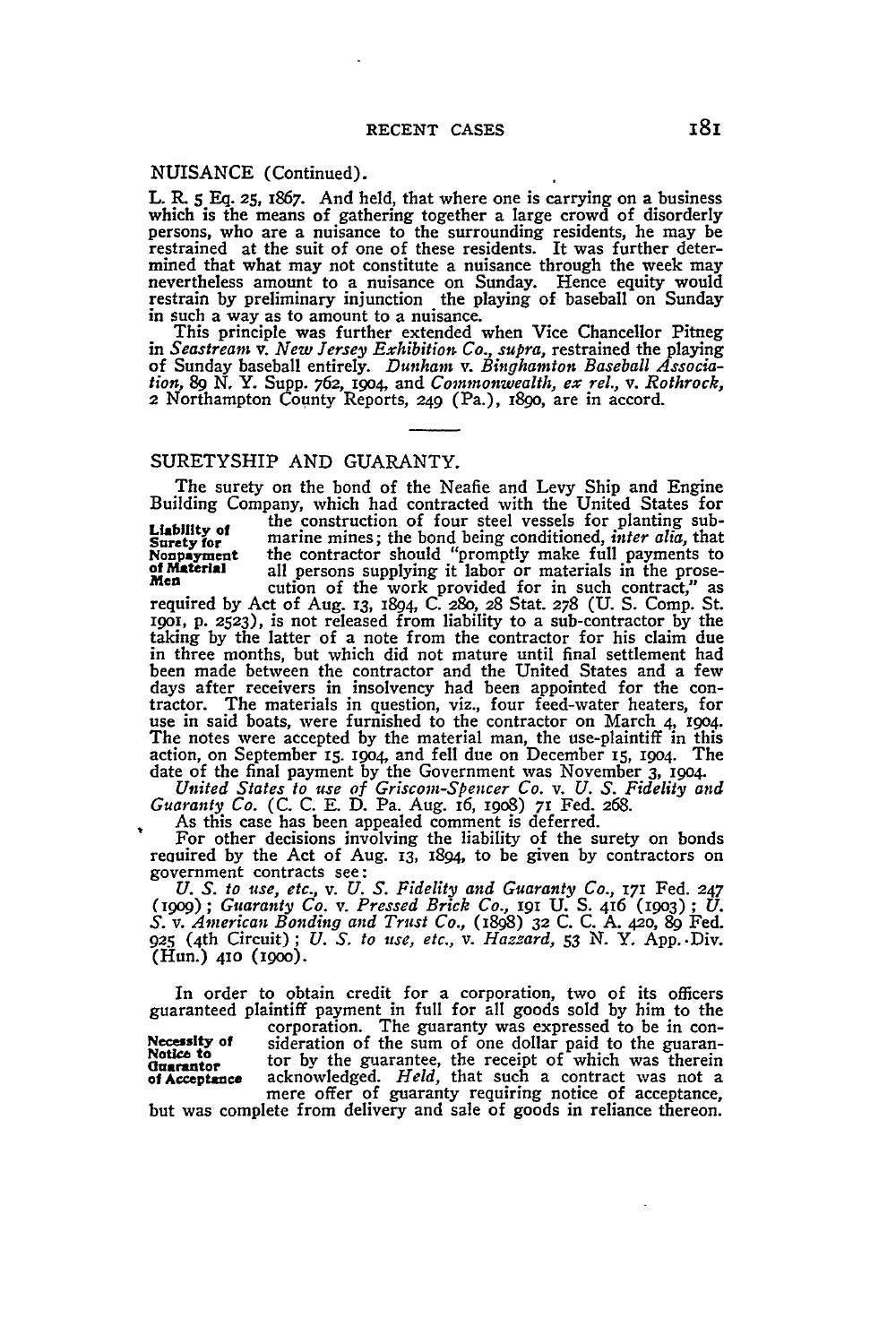## SURETYSHIP AND GUARANTY (Continued).

*Bond v. John V. Farewell Co.,* **172** Fed. 58. In England the law is setthed that in all guaranty contracts notice of acceptance is unnecessary.<br>  $Oxley$  v. Young, 2 H. Bl. 613. The majority of American juris-<br>
dictions take the opposite view. Lee v. Dick, 35 U. S. (1836) 482. Cen*tral Bank v. Shine,* 48 Mo. (1871) 456. However, it is generally settled that the recital of a consideration obviates the necessity of acceptance, and our principal case is in strict accord with rule. *Davis v. Wells,* Fargo & Co., 104 U.S. (1881) 159. The recited consideration, though<br>merely nominal, is regarded as conclusive evidence that the guaranty<br>has been made with the assent of the guarantee, communicated to the guarantor. To work this result the consideration must move not from the party guaranteed but from the guarantee himself to the guarantor. And this must affirmatively' appear in the contract or the guarantee is not relieved of the necessity of giving notice of acceptance to the guarantor. *Barnes Cycle Co. v. Reed,* 84 Fed. (I898) 603; *Davis v. Richards,* **115** U. **S.** (1885) **524.**

## TORTS.

It being burglary **by** the Code of Alabama to break and enter a store with felonious intent, one who is injured **by** the discharge of a **Right to Set** spring-gun while so entering a store, has no right of spring-gun while so entering a store, has no right of the Prevent of Prevent of Prevent of Prevent of Prevent of Prevent of So. Rep. (Ala. 1000) 335. Register of a cation against the owner. *Scheuermann* v. *Scharfenberg*, to Prevent 50 So. Rep. (Ala. 1909) 335.<br>Statutory 50 So. Rep. (Ala. 1909) 335.<br>Burglary ... A full discussion of the principle here involved,

clusion in *State v. Moore,* 31 Conn. 479. A man may do indirectly what he may do directly. Therefore the right to set spring guns is dependent upon the existence of a right to shoot in one who is present. *Johnson v. Patterson,* 14 Conn. **i.**

The law will justify the taking of life, when it is done from<br>necessity to prevent the commission of certain forcible and atrocious<br>felonies, r East. P. C. 271; Oliver's Case, 17 Ala. 587, of which<br>burglary is one. *Idem*; the present is burglary in the State of Alabama, 1907 Code, one present<br>would have been justified in using a deadly weapon, if necessary to<br>prevent the felony. Storey v. State, 71 Ala. 330; People v. Cook, 39 Mich. 236; **33** Amer. Rep. 380. But in order to prevent the commis-sion of the felony, one has no right to use more force than is rea- sonably necessary for that purpose. *State v. Harper,* 51 S. W. (Mo. 1899) 89; *Horton v. State*, 35 S. E. (Ga. 1900) 659. The use of deadly weapons under the rule, is only justifiable when reasonably necessary and from the law's interest in human life, is the ultimate right. *Weaver v. Sta* this necessity to establish his defense. *Burton* v. *Commonwealth*, 66<br>S. W. (Ky. 1902) 576. Therefore, as he can do indirectly only<br>what he can do directly, can he resort to the use of deadly weapons<br>without showing that the case reasonably necessary? Or shall he, by absenting himself, be allowed to make immediate use of the highest right the law gives him, but which is his to use only when a reasonable man would have thought it necessary?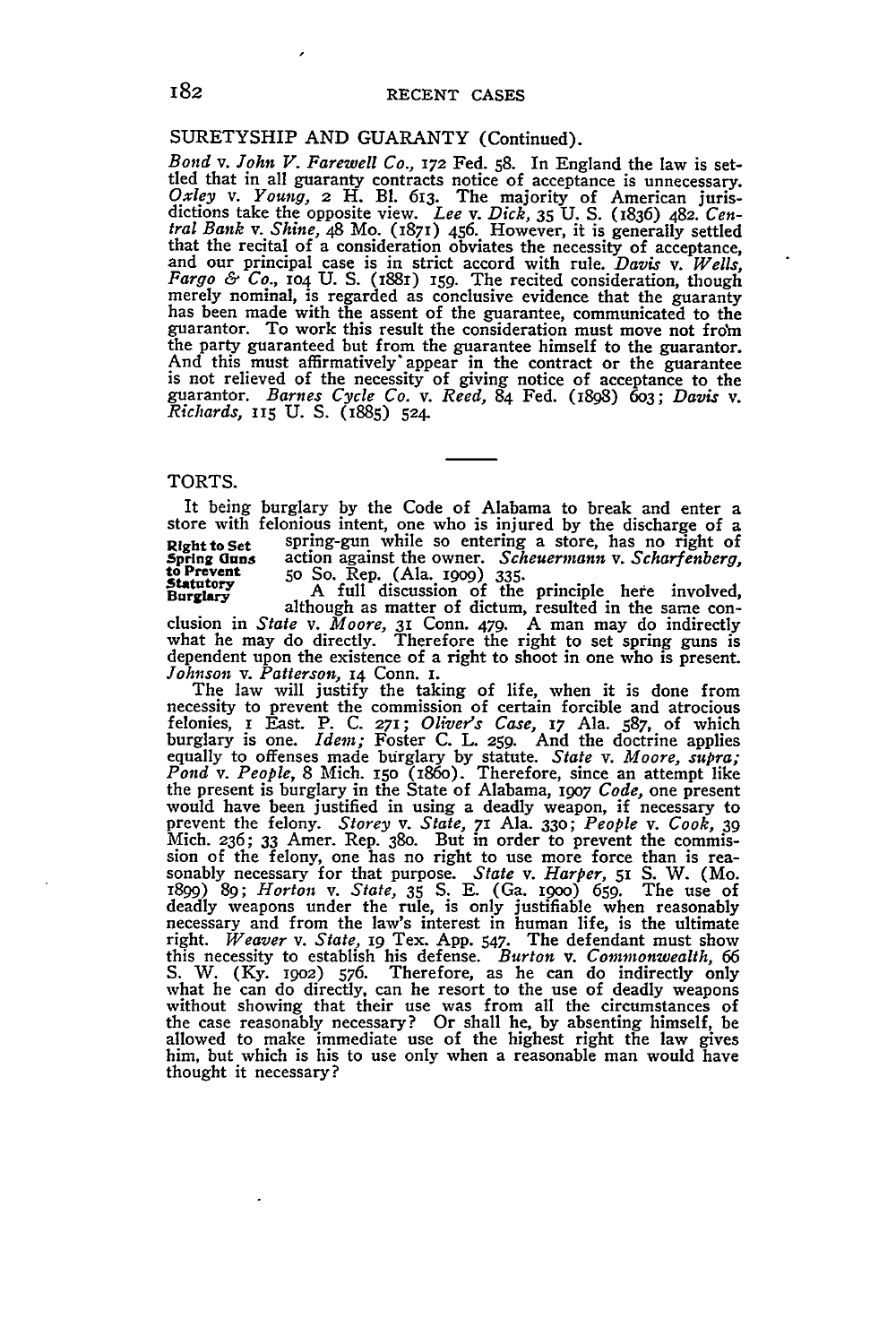TORTS (Continued).

There seems to be no authority to support the affirmative. In criminal law it is at least manslaughter to unnecessarily kill in resisting criminal law it is at least manslaughter to unnecessarily kill in resisting an attempt **by** the deceased to commit any felony. *Perugi v. State,* 8o **N.** W. (Wis.) **593.** In civil actions, justifiable resistance made **by** unnecessarily excessive force, becomes unjustifiable. **i** *Cooley Torts,* 190. If unnecessary and excessive, an action will lie. *Dole v. Erskine*, 35 N. H. 503. The question of necessity and of excessiveness is one of fact. I *Cooley Torts*. 195. The defendant would seem, therefore, to have been entitled to a charge to the jury on the point of necessity. That the Court failed to discuss this question or to act upon it may

be due to a desire to give an owner a practical latitude in the pro-tection of his property when absent.

This may be a proper business administration of the law, but the doubt that remains, even in this view of the case, is, that the defend-<br>ant's justification for the use of deadly weapons, and a *fortiori* for a killing, is to prevent the forcible felony and not to protect his property, for on the latter ground the law is clear that one may not take life. *Commonwealth v. Drew,* 4 Mass. **391;** *State v. Shipley,* io Minn. **223.**

A civil action was brought **by** a party to a former action against a witness therein, alleging wilful and false testimony, resulting in

the plaintiff's defeat. In affirming judgment of non-<br> **Liability of a** suit it was held that such an action did not lie, unless<br>
Witness in a there is a statute giving the remedy (Codatta v. Cachill **Civil Action** teeis a statute giving the remedy. *(Godette v. Gaskill,* ........... *(N.* **C.** I2 for Perjury 65 S. E. (N. C. 1909) 612.<br>
This decision is sound. *(Cunningham v. Brown,* 18 Vt.

123, 46 Am. Dec. 140; Smith v. Lewis, 3 Johns (N. Y.) 165; Barber v.<br>Lesiter, 7 C. B. U. S. 188. And this is true of subornation of perjury. 1 Cyc. **687.** The proper procedure is **by** indictment for perjury. *Barber v. Lesiter, supra.* The reason for the rule is stated **by** Redfield, **J.,** in *Cunningham v. Brown, supra,* that to allow the action would virtually put it in the power of every suitor to re-examine every suit and to try the witnesses for perjury **by** instituting against them a civil suit. See also, Freeman on Judgments **§289.**

#### TRADE-MARKS.

**A,** trading as the W. Co., acquired a trade-mark. Under a verbal contract, the business of the W. Co. was transferred to B, **A** agreeing Assignment of that while he should remain in B's employ, B would<br>Business: have the use of the trade-mark. A left B's employ and<br>Reservation of B continued to use the trade-mark. *Held*, B had no<br>Trade-mark **Rights** right to the trade-mark after A left his employ. *Nelson v. .. H. Winchell Co. 89* **N. E.** (Mass. igog) i8o.  $V, J, H, Windwell Co. 89 N. E. (Mass. 1909) 180.$  The right of the vendor of an established business to reserve the

trade-mark property thereof, is here raised apparently for the first time. One may sell his general property and make valid special reser- vation of a part thereof. Does the nature of an impersonal trademark raise an exception to the general rule? In answering it is pertinent to examine the relation of the trade-mark to the business in

which it is acquired. There is no exclusive ownership of the symbols which constitute a trade-mark apart from the use and application of them. The right to their exclusive use and application in a particular business is the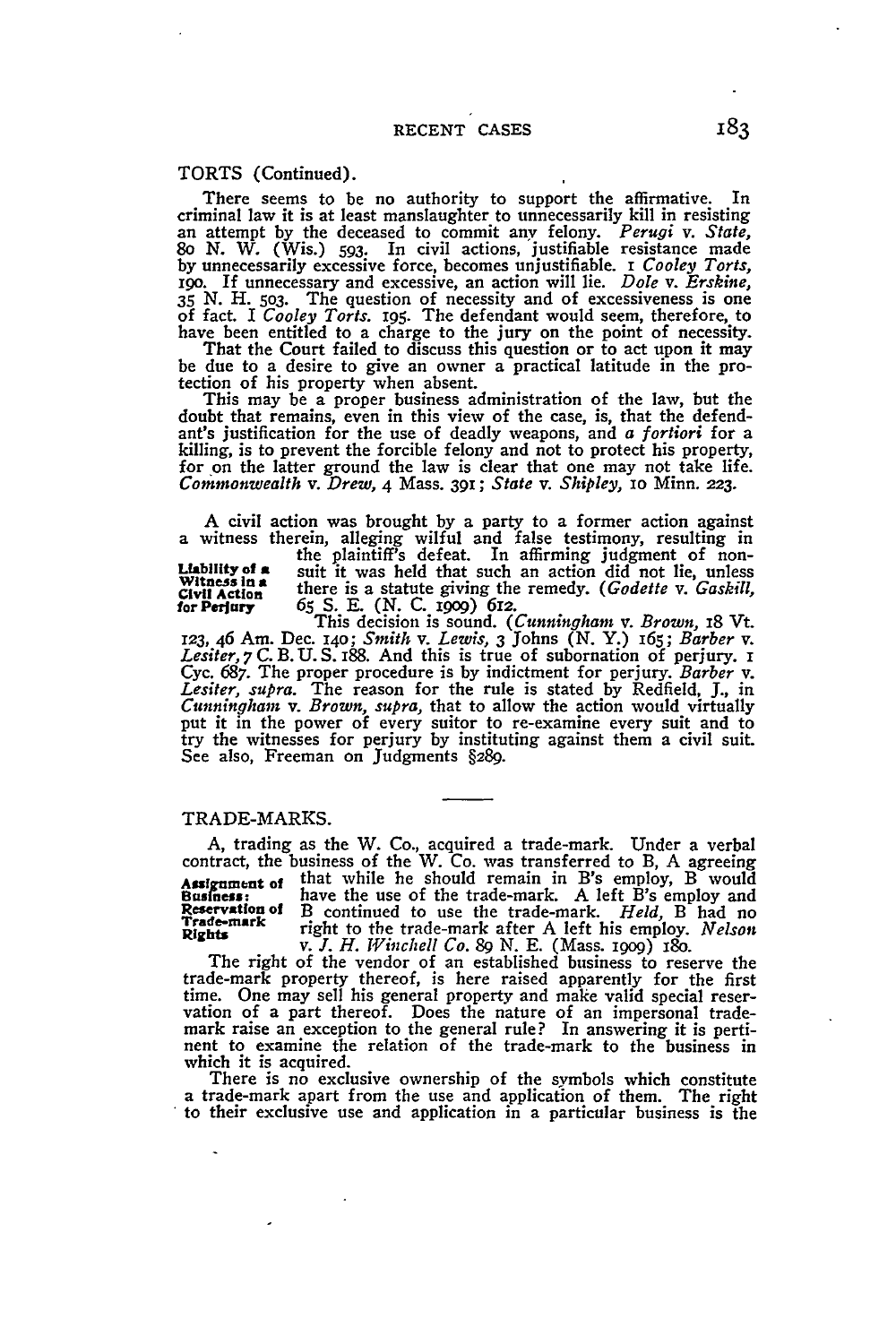# TRADE-MARKS (Continued).

subject of the property therein. *Leather Cloth Co. v. Amer. Leather Cloth Co.,* IO Jur. N. S. 81. A trade-mark has no separate abstract ex- istence, but is appurtenant to the goods designated. *Paul Trade-Marks,* §18. When the good will in a business ceases to be of value, *ipso facto*<br>the exclusive right to use the trade-mark, which is the property in it,<br>ceases. *Royal Baking Powder Co. v. Reynolds*, 70 Fed. 376, Affirmed<br>55 U. that a trade-mark cannot be conveyed in gross. *The Fair v. Morales,* **82. Ill. App.** 499. Thus the legal existence of a trade-mark necessarily re- quires a conception of it as an adjunct to the business in which it is quires a conception of it as an adjunct to the business in which it is used.<br>The result is the general rule that a sale of the business in which

an impersonal trade-mark has been acquired, carries with it the right to the exclusive use of the mark. *Williams v. Farrand,* **88** Mich 473; although it is not mentioned in the transfer of the business. *Fish B-os.* Wagon Co. v. La Belle Wagon Works, 82 Wis. 546. And after such<br>a sale, although no mention be made of the trade-mark, the vendor<br>may be restrained from making further use of the trade-mark. Ship-<br>wright v. Clements, 19 Wkl that the business is the substance and the trade-mark the shadow, and the shadow cannot be separated from its substance. *Falk v. American West Indies Trading Co., i8o* N. Y. *445.*

These authorities, which are not questioned save by anomalous cases, see *Note, i.* L. R. **A.** *N.* S. 704, support the statement that a trade-mark cannot be assigned independently, and that a sale of the business *per se* conveys title to the impersonal trade-mark therein. But authority is silent as to the right to sell the business and not the trade-mark.

Lord Chancellor Westbury says it should not be understood that the business might be sold in one lot and the trade-mark as a sepa- rate lot, nor could they be sold to different persons. *Hall v. Barrows,* io Jur. N. **S. 55.** Likewise the question is approached when it is stated that the right to the exclusive use of a word or symbol as a trade-mark, is inseparable from the right to make or sell the com- modity which the mark has been appropriated to designate. *Atlantic Mill Co. v. Robinson, 20 Fed. 217.* To the same effect are dicta in several cases. "It may be stated as a general principle that the trade-mark cannot be separated from the good will." Prince Mfg. Co. v. Prince's Metalli

The decision in the principal case on the particular facts would<br>seem correct. By the contract that was made, the vendee of the busi-<br>ness impliedly agreed not to use the trade-mark after the vendor left<br>his employ. Whethe of the trade-mark rights, is uncertain and undecided. But he con- tracted to cease using it when the other left him and there would seem no difficulty in enforcing the contract. But it does not follow seem no difficulty in enforcing the contract. But it does not follow<br>from the complainant's success here that he would have succeeded<br>against any other persons who might seek to use the mark in question. against any other persons who might seek to use the mark in question. From the cases cited. he would probably not do so. His success would depend upon his ability to show an exclusive right to the use. But that exclusive right to use the mark does not exist apart from the busi-